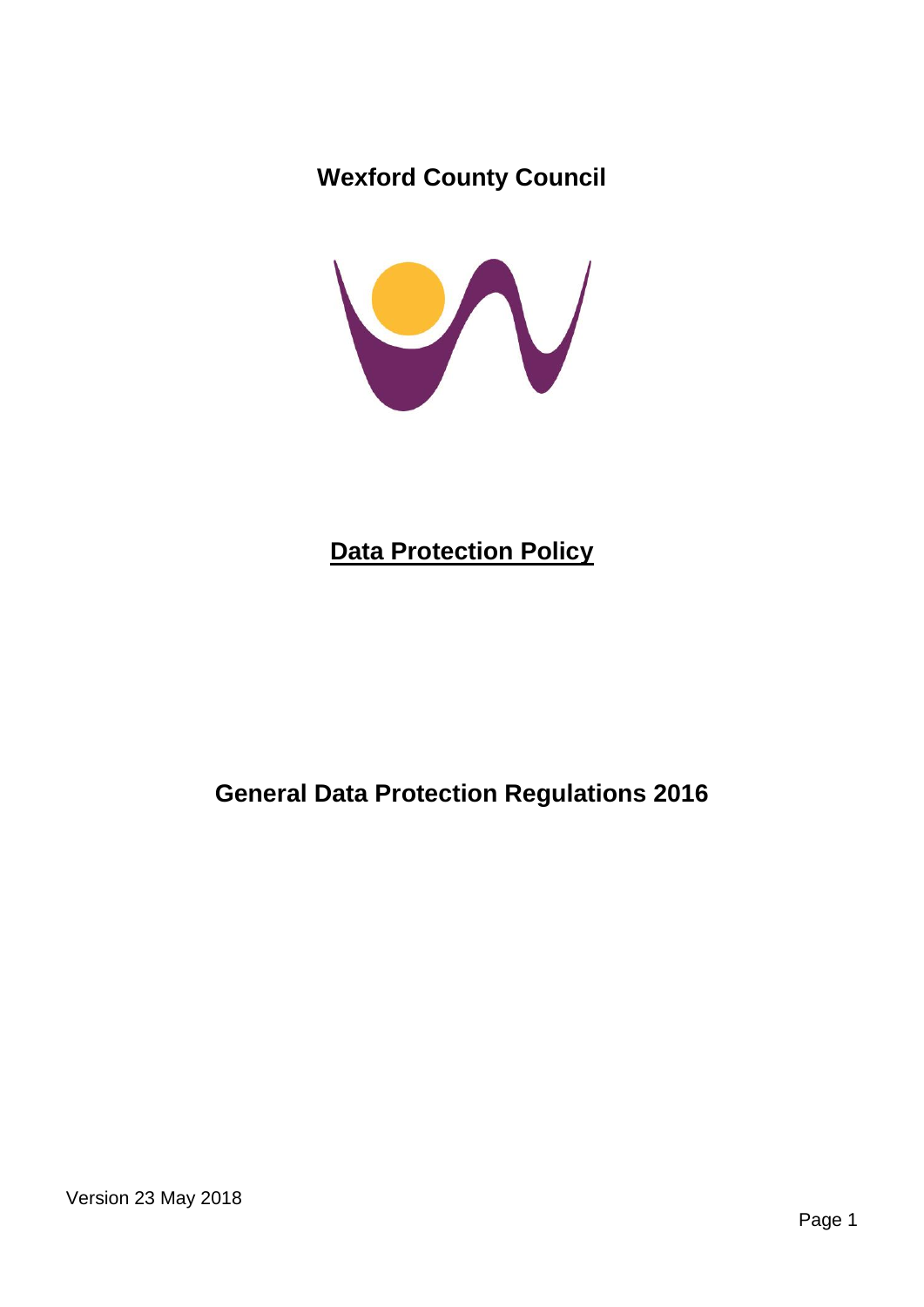#### **Introduction**

Wexford County Council is the democratically elected unit of Local Government in County Wexford and is responsible for the provision of an extensive and diverse range of services to the people of the County.

In order to provide the most effective and targeted range of services to meet the needs of the citizens, communities and businesses of County Wexford we will be required to collect, process and use certain types of information about people and organisations. Depending on the service being sought or provided, the information sought may include 'personal data' as defined by the Data Protection Act and by the General Data Protection Regulation (GDPR) and may relate to current, past and future service users; past; current and prospective employees; suppliers; and members of the public who may engage in communications with our staff. In addition, staff may be required, from time to time, to collect, process and use certain types of personal data to comply with regulatory or legislative requirements.

## **Definitions**

#### Article 4 (1) defines **'personal data'**

"means any information relating to an identified or identifiable natural person ('data subject'); an identifiable natural person is one who can be identified, directly or indirectly, in particular by reference to an identifier such as a name, an identification number, location data, an online identifier or to one or more factors specific to the physical, physiological, genetic, mental, economic, cultural or social identity of that natural person"

#### Article 9 (1) lists the **special categories of personal data**

"revealing racial or ethnic origin, political opinions, religious or philosophical beliefs, or trade union membership, and the processing of genetic data, biometric data for the purpose of uniquely identifying a natural person, data concerning health or data concerning a natural person's sex life or sexual orientation"

#### Article 4 (2)' defines **processing**' as

" any operation or set of operations which is performed on personal data or on sets of personal data, whether or not by automated means, such as collection, recording, organisation, structuring, storage, adaptation or alteration, retrieval, consultation, use, disclosure by transmission, dissemination or otherwise making available, alignment or combination, restriction, erasure or destruction"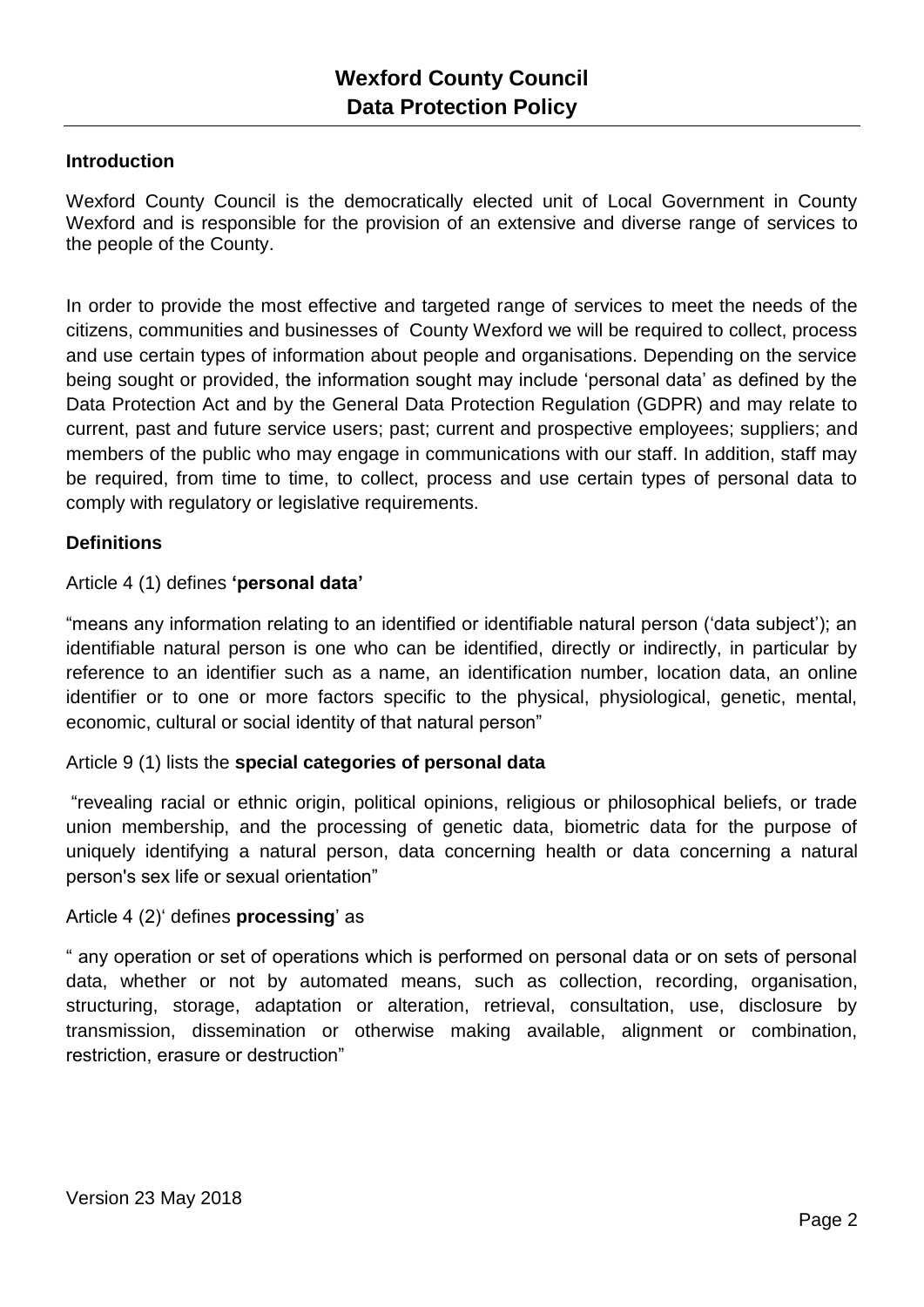#### **What and who is a Data Controller?**

A data controller under Article 4 (7) of the General Data Protection Regulation (EU) No. 2016/679 means

*"the natural or legal person, public authority, agency or other body which, alone or jointly with others, determines the purposes and means of the processing of personal data; where the purposes and means of such processing are determined by Union or Member State law, the controller or the specific criteria for its nomination may be provided for by Union or Member State law"*

#### **Principles Relating to the Processing of Personal Data**

All personal data processed by Wexford County Council in the course of its work will be dealt with in compliance with the Principles relating to Processing Personal Data laid down in Article 5 (1) of the General Data Protection Regulations set out hereunder:

Personal data shall be:

(a) Processed lawfully, fairly and in a transparent manner in relation to the data subject

b) Collected for specified, explicit and legitimate purposes and not further processed in a manner that is incompatible with those purposes;

(c) Adequate, relevant and limited to what is necessary in relation to the purposes for which they are processed

(d) Accurate and, where necessary, kept up to date;

(e) Kept in a form which permits identification of data subjects for no longer than is necessary for the purposes for which the personal data are processed

(f) Processed in a manner that ensures appropriate security of the personal data, including protection against unauthorised or unlawful processing and against accidental loss, destruction or damage.

This policy sets out how the Council will handle and process data, deal with a request for data by a data subject and manage a breach of data.

Data in this policy document means both personal data and sensitive personal data.

In particular we are committed to protecting [personal data](https://en.wikipedia.org/wiki/Personal_data) as enshrined in the second title (Freedoms) of the Charter of Fundamental Rights of the European Union which has full legal effect under the [Treaty of Lisbon](https://en.wikipedia.org/wiki/Treaty_of_Lisbon) since 1st December 2009.

This policy must be read in conjunction with the Data Protection Act and Regulation EU No. 2016/679 the General Data Protection Regulations.

It also references the controls in place in respect of the use of CCTV systems. Wexford County Council also has a CCTV policy.

Version 23 May 2018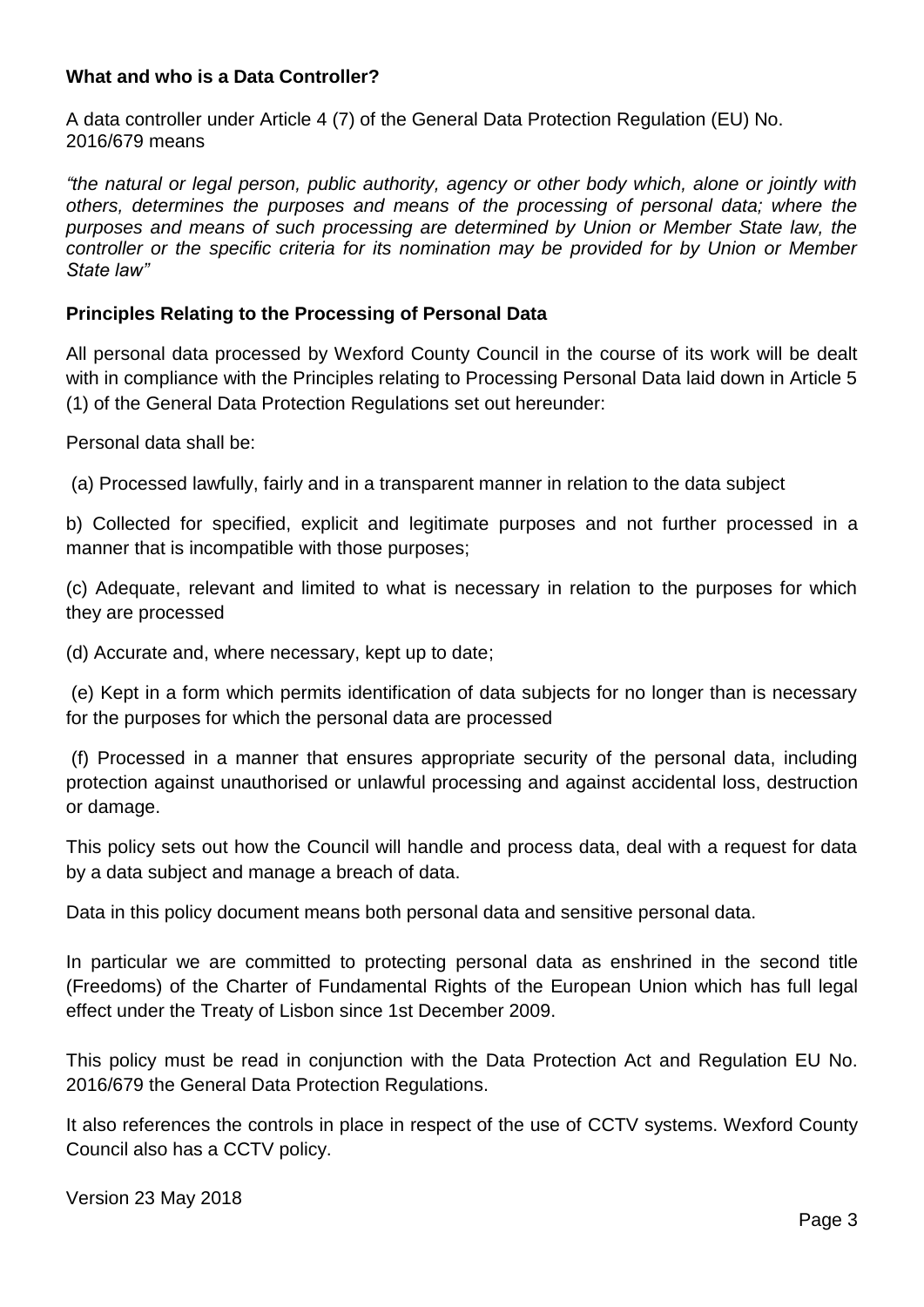Data is collected for any one of the 150 plus services the Council provides to the citizens of County Wexford. It collects it on paper, by way of application forms, correspondence etc. It also receives data by way of emails and holds data electronically on shared drives and servers.

In all cases it must ensure that data is processed in compliance with the 6 GDPR Principles:

- Lawfulness, Fairness and Transparency
- Purpose Limitation
- Data Minimisation
- Accuracy
- Storage Limitation
- Accountability, integrity and confidentiality.

#### **1. Policy in Respect of Compliance with the Data Protection Acts.**

It is the policy of Wexford County Council to comply fully with the Data Protection Acts. It will, as a Data Control Authority, carry out all duties and functions as set out in the Acts and ensure that the gathering and holding of data is done so solely within the terms of the Acts.

#### **2. Appointment and Role of a Data Protection Officer**

Under Article 37 (1) the controller and the processor shall designate a data protection officer in any case where: (a) the processing is carried out by a public authority or body, therefore under Executive Order No. 109/2018 dated  $14<sup>th</sup>$  March, 2018 the County Secretary was appointed Data Protection Officer for Wexford County Council.

In addition to supporting an organisation's compliance with the GDPR, DPOs will have an essential role in acting as intermediaries between relevant stakeholders (e.g. supervisory authorities, data subjects, and business units within an organisation.

## **3. Policy in Respect of Informing Customers of their privacy rights**

Wexford County Council has in place a privacy policy which advises customers and citizens of their privacy rights when providing personal data to the council for processing. As well as a general policy and a website policy, a number of sections have their own privacy policies.

#### **4. Policy in Respect of Adherence with Guidelines issued by the Office of the Data Protection Commissioner.**

It is the policy of Wexford County Council to adhere to all guidelines issued by the Office of the Data Protection Commissioner. These include guidance on such matters as CCTV, records management as well as rulings in respect of complaints made to that Office.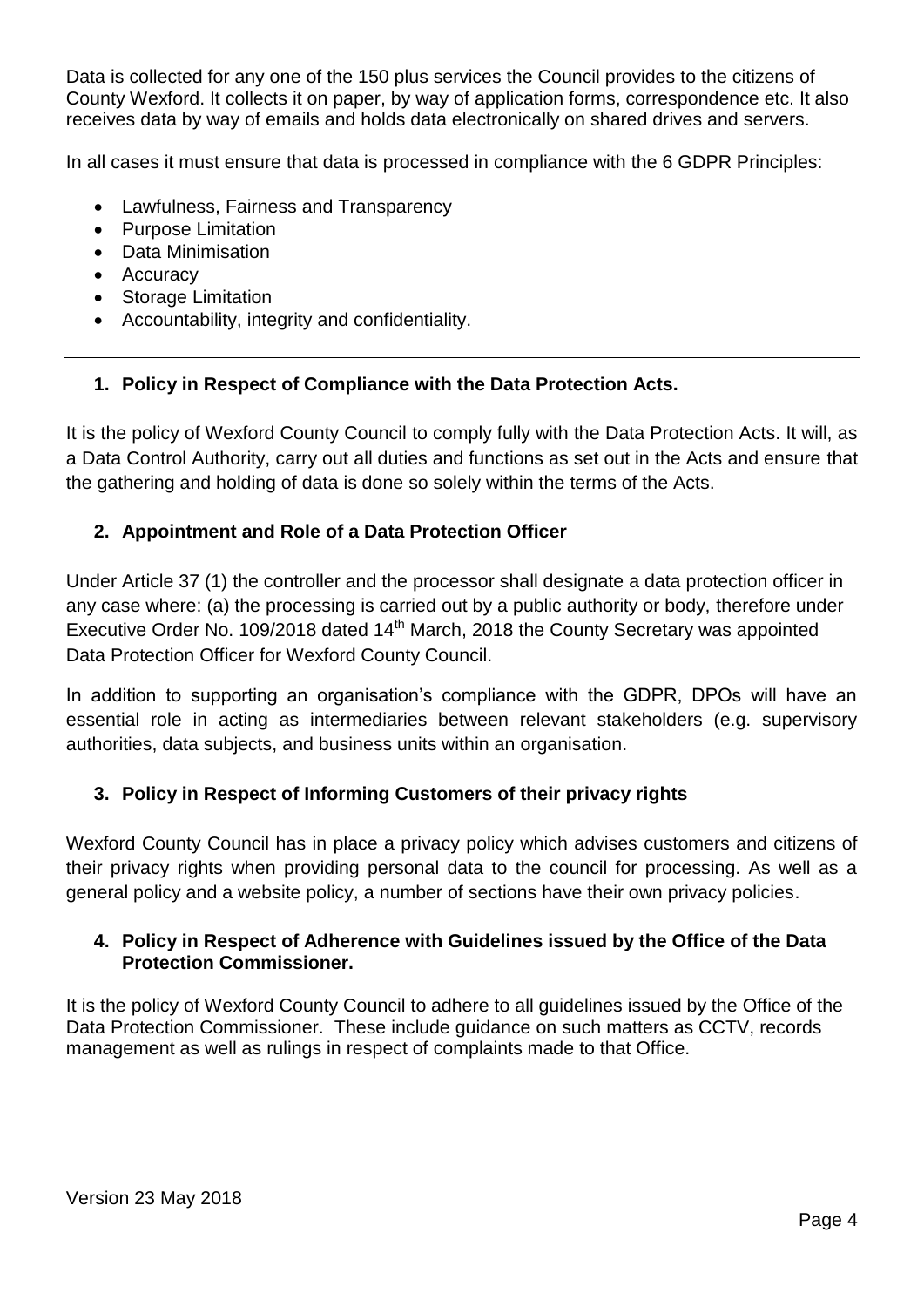## **5. Policy in Respect of Data Protection Rules.**

It is the policy of Wexford County Council to adhere to the following six Data Protection rules which are fundamental to Data Protection law.

### **The Rules are that personal data shall be-**

- 1. Processed lawfully, fairly and in a transparent manner in relation to individuals.
- 2. Adequate, relevant and limited to what is necessary in relation to the purposes for which they are processed.
- 3. Collected for specified, explicit and legitimate purposes.
- 4. Kept in a form which permits identification of data subjects for no longer than is Necessary for the purposes for which the personal data are processed.
- 5. Accurate and where necessary kept up to date.
- 6. Processed in a manner that ensures appropriate security of the personal data, including protection against unauthorised or unlawful processing and against accidental loss, destruction or damage.

## **7. Policy in Respect of Rights of the Individual. (A Data Subject means an individual who is the subject of personal data.)**

It is the policy of Wexford County Council to ensure that the rights of the Individual are fully protected as set out below:

Rights for individuals under the GDPR include:

- 1. subject access
- 2. to have inaccuracies corrected
- 3. to have information erased
- 4. to object to direct marketing
- 5. to restrict the processing of their information, including automated decision-making
- 6. data portability

On the whole, the rights individuals will enjoy under the GDPR are the same as those under the Acts, but with some significant enhancements. Wexford County Council has a procedure in place for dealing with Subject Access Requests which can be accessed at [Making a Data](https://www.wexfordcoco.ie/sites/default/files/content/GDPR/Data-Access-Requests-WCC-18.pdf)  [Access Request](https://www.wexfordcoco.ie/sites/default/files/content/GDPR/Data-Access-Requests-WCC-18.pdf)

We will strive to ensure there is no undue delay in processing an Access Request and, at the latest, they must now be concluded within one month.

Version 23 May 2018 In relation to policies on refusal these are clearly laid on in the procedure at the link above.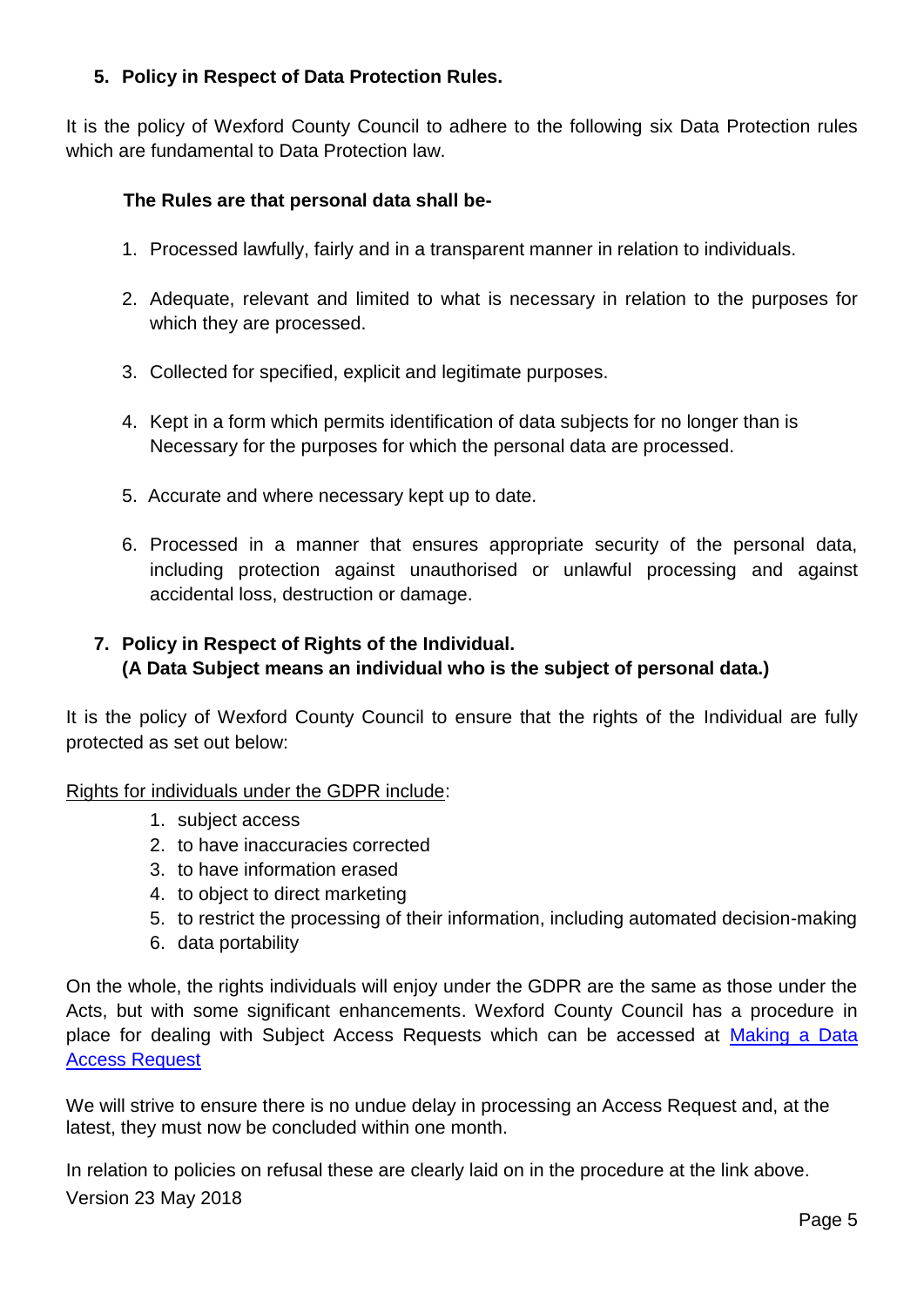## **8. Policy in Respect of Managing Data Protection Breaches.**

It is the policy of Wexford County Council to detect report and investigate a personal data breach in accordance with the DPA, and guidelines as issued by the Office of the Data Protection Commissioner.

All personal data or sensitive personal data breaches will be notified to the Data Protection Officer within 72 hours unless the data was anonymised or encrypted as laid out in the regulations Breaches that are likely to bring harm to an individual – such as identity theft or breach of confidentiality – must also be reported to the individuals concerned

A data protection breach occurs where personal data or sensitive personal data is released without authority or consent. Such breaches may occur in the event of the loss of USB keys, disks, laptops, digital cameras and mobile phones, or other electronic devices on which data is held, as well as paper records containing data. Information Security Management Team has been put in place to manage the risk in this area.

A breach may also occur due to inappropriate access to such data on Wexford County Council systems or the sending of data to the wrong individuals.

In the event of a Data Protection Breach measures will be put in place to prevent a repetition of the incident.

The findings of the investigation and recommendations will be advised to the Data Protection Commissioners Office and to affected individuals. All recommendations will be implemented as soon as possible.

## **9. Policy in Respect of Promoting Awareness of Data Protection among Staff and others who carry out Data Processing for the Council.**

It is the policy of Wexford County Council to ensure compliance with the Data Protection Acts.

The Data Protection Officers role as defined in –

Article 39 (1) (a)

"to inform and advised the controller or the processor and the employees who carry out processing of their obligations pursuant to this regulation and to other Union or Member State data protection provisions".

All employees of the Council who collect and / or control the contents and use of personal data are also responsible for compliance with the DPA.

Version 23 May 2018 A data processing or data sharing agreement will be put in place where personal data is shared with a third party and this fact will be disclosed to the public.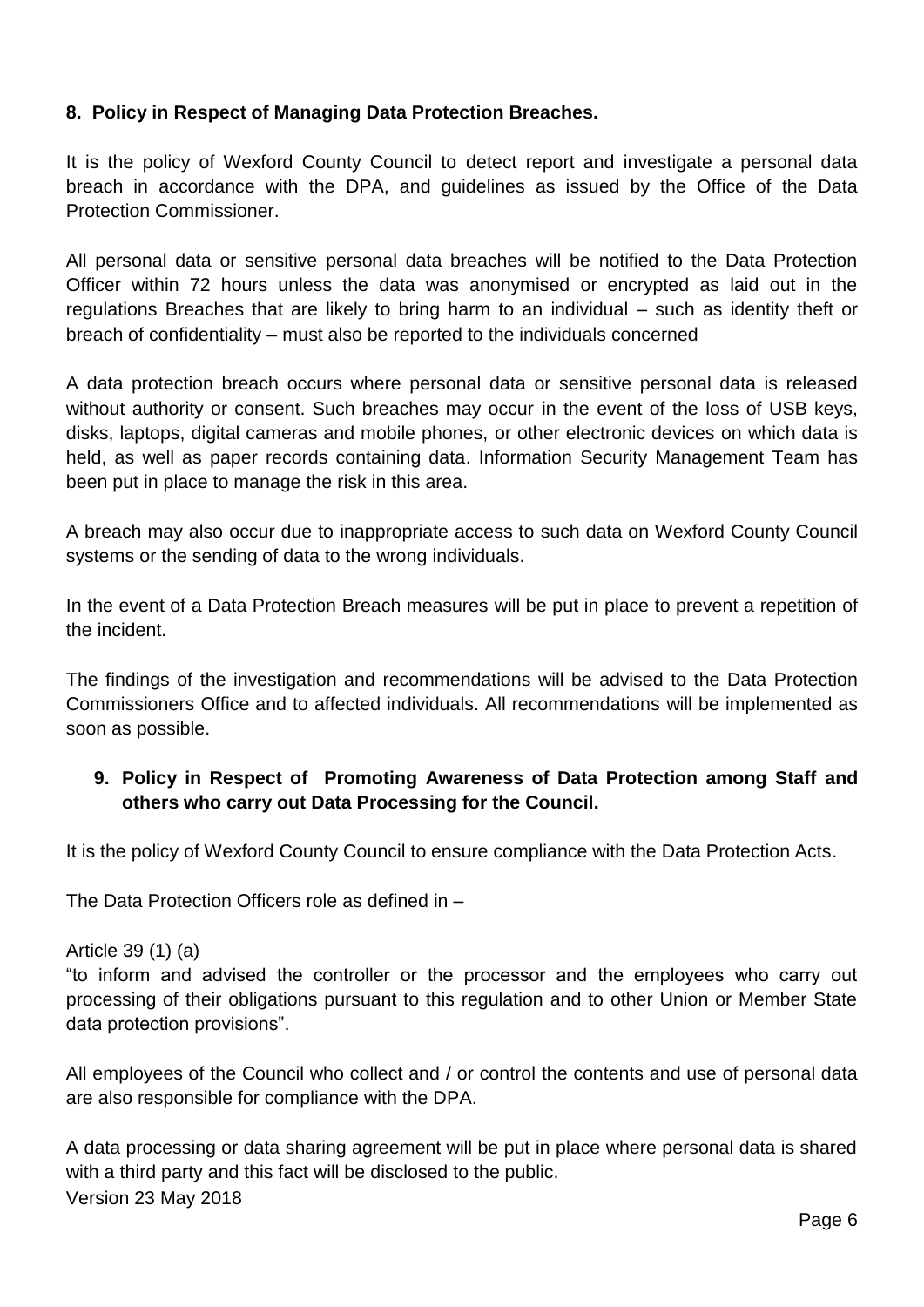The Council will continue to provide support, assistance, advice and Data Protection Awareness training to staff to ensure compliance with the legislation.

## **8. Policy in Respect of a Records Management Policy to ensure the security and ready access of data.**

It is the policy of Wexford County Council to implement a Records Management Policy throughout the organisation. These records contain information as well as data.

The Policy is designed to ensure that there is a standardised filing system in which data is securely held and is readily accessible and retrievable in the event of a subject access request and a Freedom of Information request.

In order to ensure a standardised filing methodology, guidance notes on the use of electronic drives, including usage of folder and sub-folder files and categorising and filing of emails will be developed and issued to staff.

Data and information can be held in the following formats:

- Paper records, application forms etc.,
- Text Messages
- Electronic Files on Shared and standalone drives,
- Emails,
- Diaries,
- Accounts.
- Registers,
- Note Books.
- Tapes,
- DVDs'
- Servers,
- CDs' etc.,
- Website., Intranet.
- Drawings, Maps etc.
- Photographs/images
- Micrographic materials (e.g. microfilm, microfiche)

The Records Management Policy will also be designed to enable the regular systematic destruction of records in line with the policy. In order to ensure full destruction all traces of the electronic footprint will have to be deleted as well as the corresponding paper file.

## **9. Policy in Respect of Developing a Data Protection Expertise**

It is the policy of Wexford County Council to train staff in Data Protection law and precedents in order to have that expertise available to advice on queries and subject access requests when received.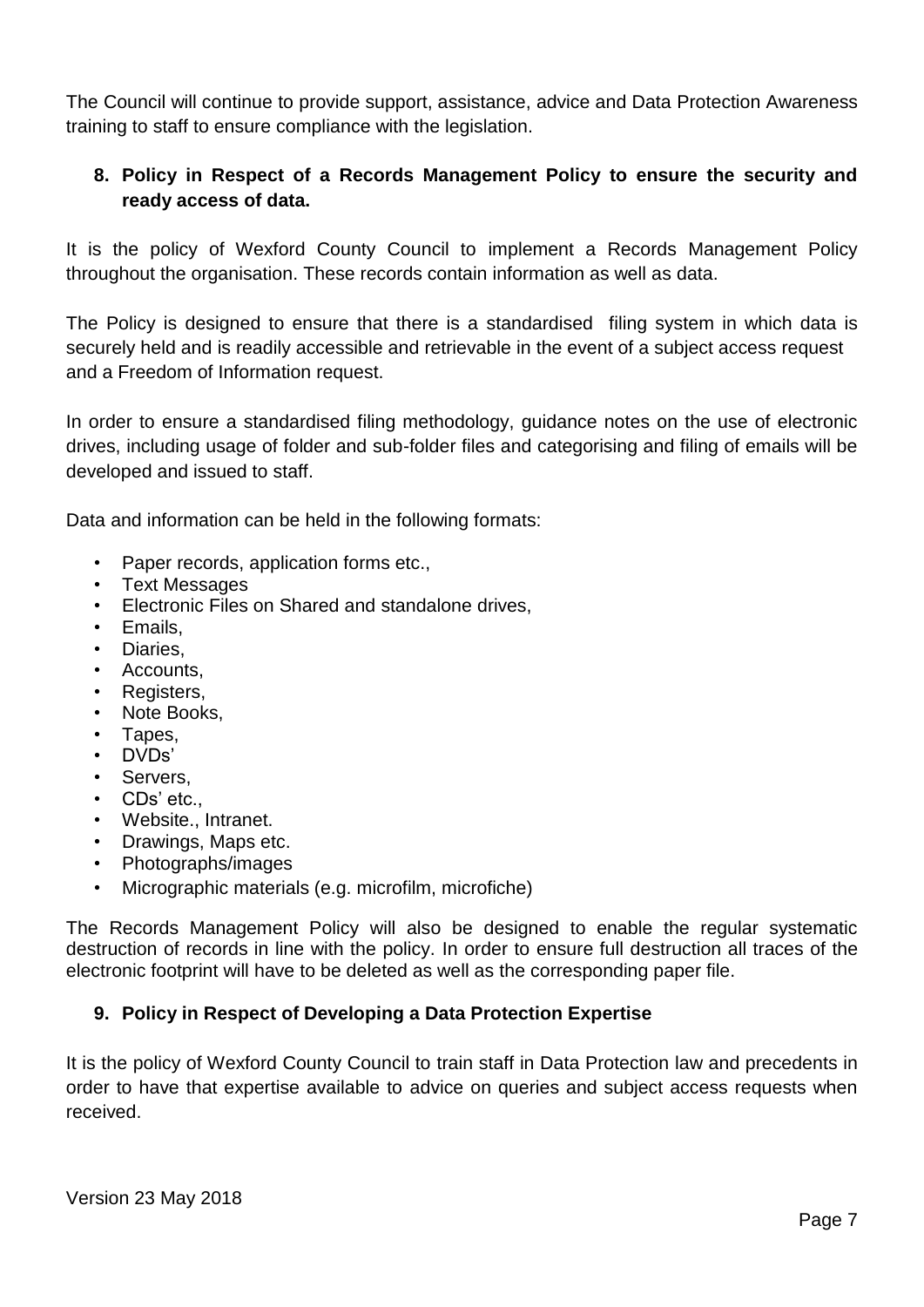The Freedom of Information Office is the primary point of contact for the public wishing to make subject access requests as well as for contact by the Office of the Data Protection Commissioner.

## **10. Policy in relation to Privacy by default or Design and DPIA's**

Data privacy needs to be at the heart of all future projects.

A DPIA is the process of systematically considering the potential impact that a project or initiative might have on the privacy of individuals. It will allow organisations to identify potential privacy issues before they arise, and come up with a way to mitigate them. A DPIA can involve discussions with relevant parties/stakeholders. The GDPR introduces mandatory DPIAs for those organisations involved in high-risk processing; for example where a new technology is being deployed, where a profiling operation is likely to significantly affect individuals, or where there is large scale monitoring of a publicly accessible area.

Wexford County Council will also adopt privacy by design as a default approach; privacy by design and the minimisation of data have always been implicit requirements of the data protection principles. However, the GDPR enshrines both the principle of 'privacy by design' and the principle of 'privacy by default' in law.

This means that Wexford County Council will ensure that the service settings they provided will be privacy friendly, and the development of services and products will take into account of privacy considerations from the outset

## **11. Policy in Respect of Handling a Subject Access Request (SAR).**

It is the policy of Wexford County Council to have a central point of access for Data Protection requests as well as providing assistance to requesters. A Data Access Request must meet certain requirements as specified in the Data Protections Acts.

A data subject has the right of access to personal data which have been collected concerning themselves. Wexford County Council will endeavour to ensure this right can be exercises easily. All data subject access request will be channelled through a central point which will be the FOI office.

These are:

- $\bullet$  It must be in writing.
- Wexford County Council will make reasonable enquiries to satisfy itself about the identity of the person making the request to ensure personal data is only released to those entitled to it..
- Subject Access Requests will be dealt with as soon as may be and in any event not more than one month of receipt in accordance with the new regulations.
- If no action is taken on the request within one month the controller "shall inform the data subject of their right to lodge a complaint with the Supervisory Authority" and is a deemed refusal.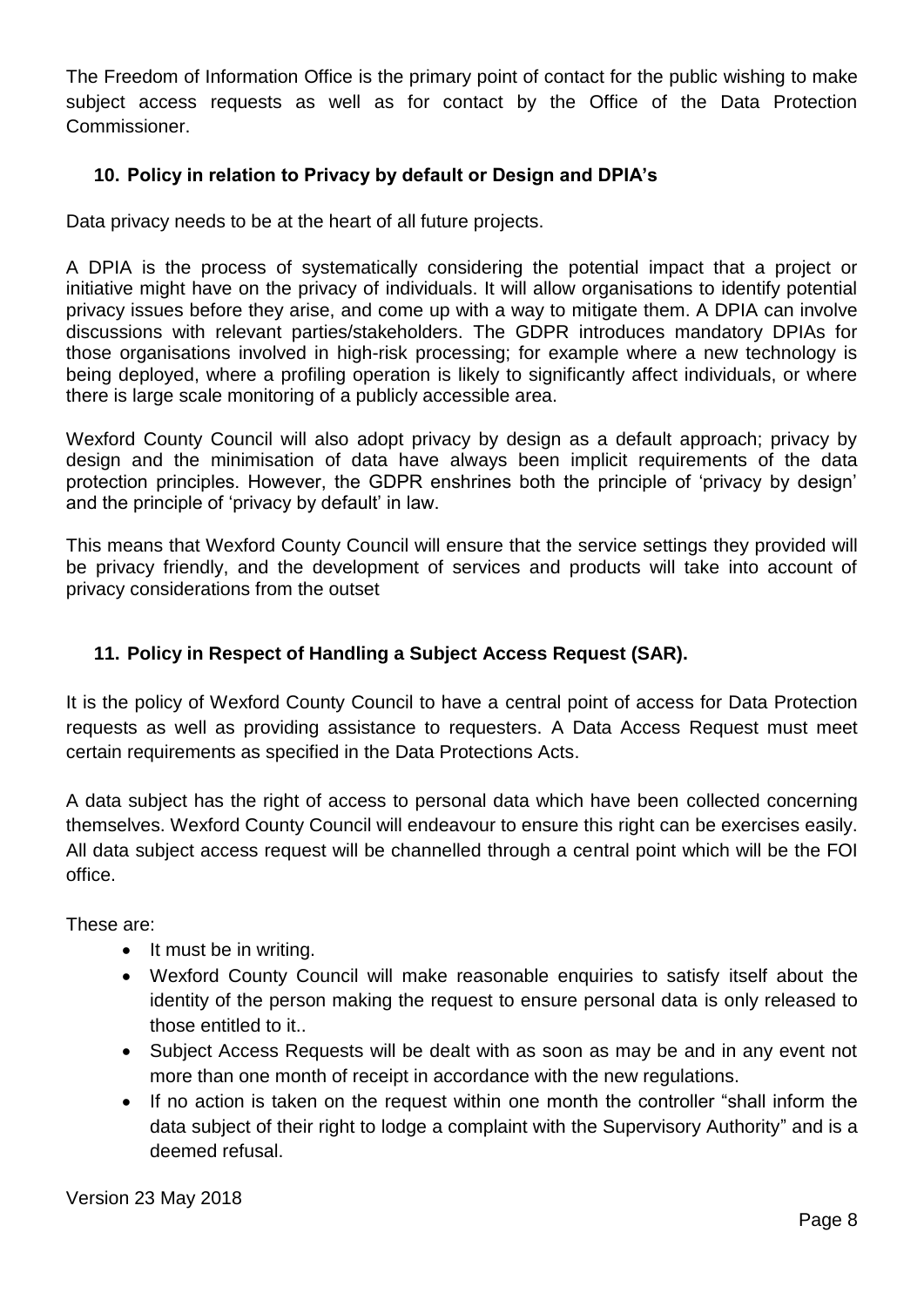- The response time on a request may be extended by "two further months where necessary, taking into account the complexity and number of requests. This extension must be informed to the data subject within one month of receipt of request, together with the reason for delay.
- In the event of receiving a very general Data Access Request, e.g. "please give me everything you have on me", additional information may be sought on the nature of the request, such as the approximate date of a particular incident, our reference number, the identity of the other party, etc.
- There is no charge for making a Data Access Request however where requests are manifestly unfounded or excessive in particular because of their repetitive nature the controller may charge a reasonable fee or refuse to act on the request.
- The controller shall provide a copy of the personal data to the requester. If further copies are requested by the data subject, the controller may charge a reasonable fee based on administrative costs.

The policy and procedure in relation to requests by the Garda Síochána (or other law enforcement or investigation agency) for access to data from council records in relation to the prevention, detection or prosecution of offences or investigations of incidents is that any such request should:

- Be made in writing.
- Provide detail in relation to the data required.
- State the reason it is required.
- Quote the relevant legislation which applies to their request for data.
- Be signed by a person at management level in the organisation, e.g. Garda Sergeant in Charge, Investigating Manager etc.

## **12. Policy in Respect of Restriction on the rights of access:**

It is the policy of Wexford County Council to examine each request to ensure that data which can be released is released and that restrictions on release under the Acts are adhered to.

The release of records and data is governed by the Data Protection Act and General Data Protection regulation which contains a legislative measure Article 18 to restrict the scope of the obligations and rights provide for the relevant section of the regulation. Some of these include -

- 1. national security or defence;
- 2. public security;
- 3. the prevention, investigation, detection or prosecution of criminal offences or the execution of criminal penalties,
- 4. other important objectives of general public interest of the Union or of a Member State,
- 5. the protection of judicial independence and judicial proceedings;
- 6. the protection of the data subject or the rights and freedoms of others;
- 7. the enforcement of civil law claims.